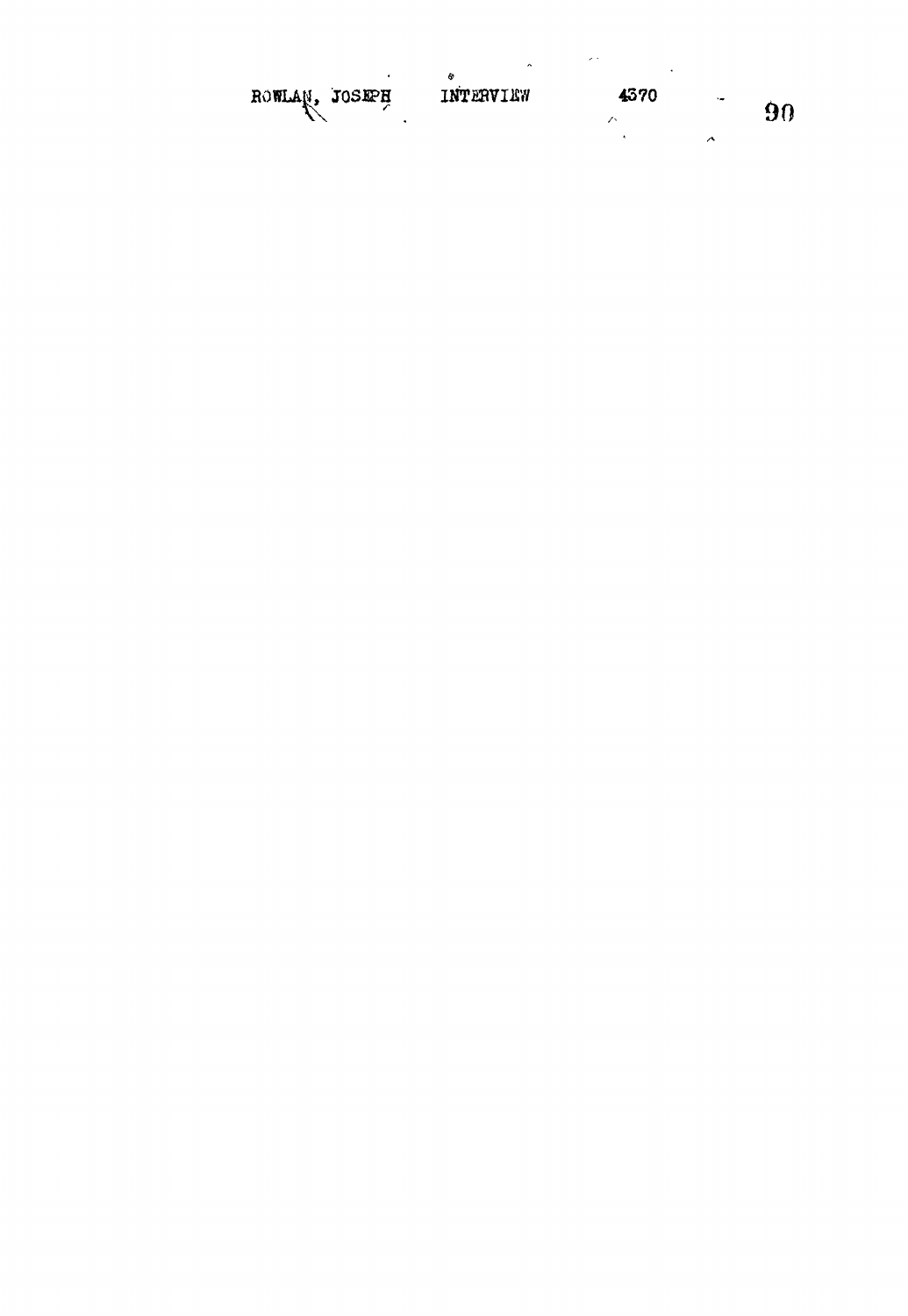**ROWLAN, JOSEPH. INTERVIEW.**  $- 8 -$ Form  $A - (S - 149)$ BIOGRAPHY FORM 91  $BIOGRAFHY$   $FORM$   $(4370$ WORKS FROGRESS ADMINISTRATION  $\cdot^{\sim}$ Indian-Pioneer History Project for Oklahoma Field Worker's name **Pearl E. Parker.** This report made on (date)  $\frac{193 \text{ y}}{2}$ Tre-Name Joseph Rowlan, 2. Post Office Address **Cherokee, Oklahoma.** *\** 3, Residence address (or location) **223 west 4th.** 4. DATE OF BIRTH: Month February <u><sup>5</sup>Day</sup> 22</u> Year 1862. 5. Place of birth **Hadi8on County, Iowa.-** 6.. Name of Father **William Rowlan** Place **of** birth **Ohio.** Other information about father 7. Name of Mother Martha, Hoblet. - Place of birth x Other information about mother Notes or epril te narrative by the field worker dealing with the life and story of the Eerson interviewed. Refer to Manual for suggested subjects

and quentions. Continue on blank sharts if necessary and attach firmly to this form. Number of sheets attached  $\mathbf{z}$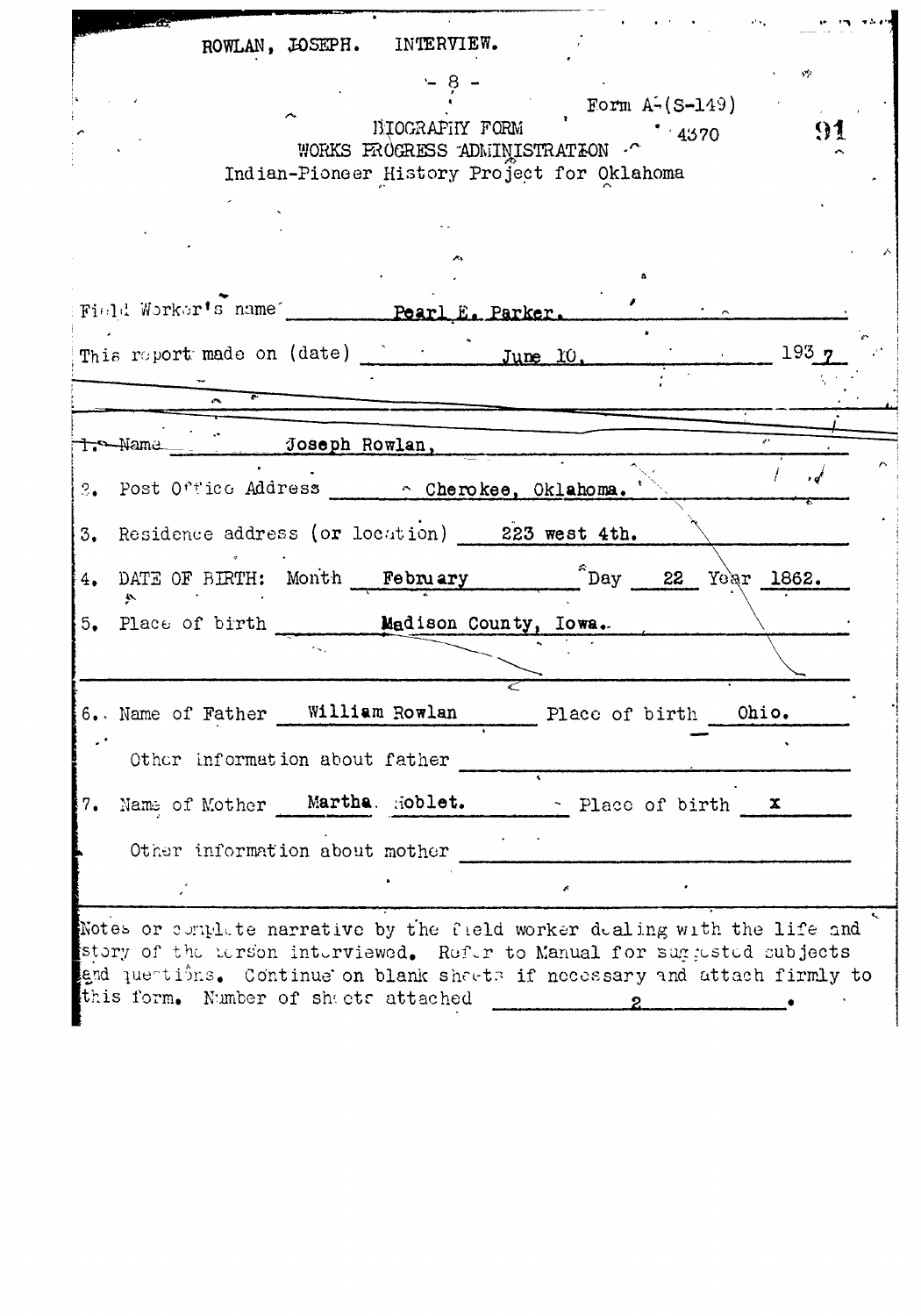ROWLAN. JOSEPH. • INTERVIE!.

Pearl E. Parker. Field Worker\*  $J$ une  $10, 1937$ .

*'*

An Interview "With Joseph Rowlan, 223 West 4th St., Cherokee, Dkla.. About the Opening of the Cherokee<sup>®</sup> Strip and later fettlements.

> **, ;**

I was born in Madison County, Iowa. Foved to Kansas, Barton County, not far from Great Bend, Kansas, which was the county seat, and I came to Oklahoma September 16, 1893 and filed on a claim in Woods

County three miles east of Aline, Oklahoma. ╺᠊ᢓᡱ╅ᢆ╪  $\mathcal{F}$ still exists as my homestead: I made the Run on.  $\star$  (  $\cdot$  +  $\cdot$  +  $\cdot$  +  $\cdot$  +  $\cdot$  +  $\cdot$  +  $\cdot$  +  $\cdot$  +  $\cdot$  +  $\cdot$  +  $\cdot$  +  $\cdot$  +  $\cdot$  +  $\cdot$  +  $\cdot$  +  $\cdot$  +  $\cdot$  +  $\cdot$  +  $\cdot$  +  $\cdot$  +  $\cdot$  +  $\cdot$  +  $\cdot$  +  $\cdot$  +  $\cdot$  +  $\cdot$  +  $\cdot$  +  $\cdot$  +  $\cdot$  +  $\cdot$  +  $\cdot$ horse back, then I moved my family in a covered! wagon and forded the Salt Fork River. My house was a two room sod house and we didn't have much w«s a two room sod house and we didn't have much  $\lambda$ 

Farming was done by a team of horses, and we raised corn and Eafir corn, also broom corn. My stock consisted of two horses and one milk cow, which I got after I came to Oklahoma. Our nearest trading post, Cleo Springs, was about seven miles away, and it still exists.

There were a few Indians, but I didn't have any dealings with them to speak of. Hunting was a great sport, and I killed lots of squirrels, quails and  $\frac{1}{2}$ sport, and I killed lots of squirrels,  $\frac{1}{2}$  killed lots of squirrels,  $\frac{1}{2}$  and,  $\frac{1}{2}$  and,  $\frac{1}{2}$  and,  $\frac{1}{2}$  and,  $\frac{1}{2}$  and,  $\frac{1}{2}$  and,  $\frac{1}{2}$  and,  $\frac{1}{2}$  and,  $\frac{1}{2}$  and,  $\$ 

I saw two desperadoes shot and brought into

4370

<sup>r</sup>'~'

 $\bullet$  :  $\bullet$  :  $\bullet$  :  $\bullet$  :  $\bullet$  :  $\bullet$  :  $\bullet$  :  $\bullet$  :  $\bullet$  :  $\bullet$  :  $\bullet$  :  $\bullet$  :  $\bullet$  :  $\bullet$  :  $\bullet$  :  $\bullet$  :  $\bullet$  :  $\bullet$  :  $\bullet$  :  $\bullet$  :  $\bullet$  :  $\bullet$  :  $\bullet$  :  $\bullet$  :  $\bullet$  :  $\bullet$  :  $\bullet$  :  $\bullet$  :  $\bullet$  :  $\bullet$  :  $\bullet$  :  $\bullet$ 

 **t**  $\mathbf{r} = \mathbf{r} \cdot \mathbf{r}$